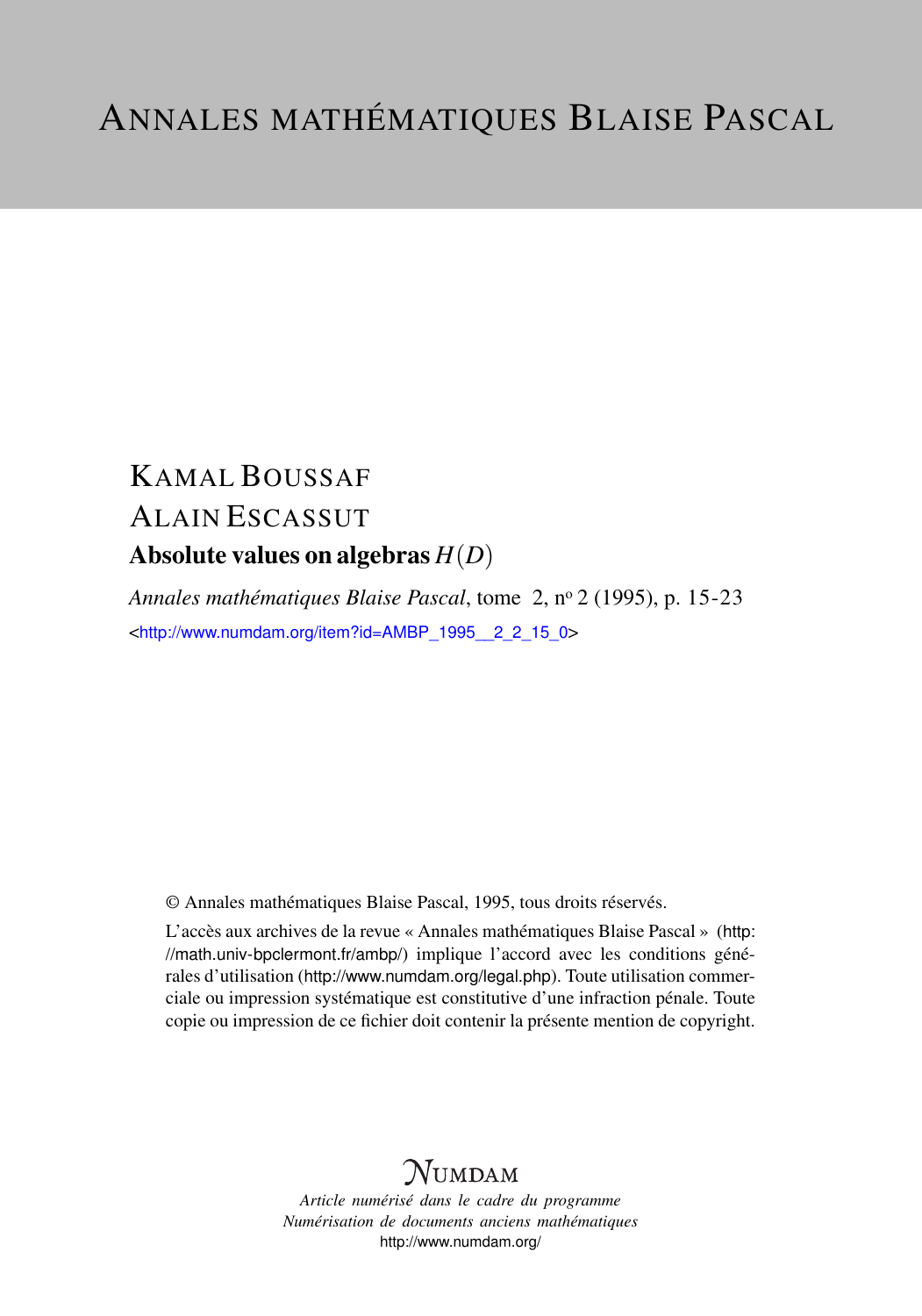## ABSOLUTE VALUES ON ALGEBRAS  $H(D)$

#### by Kamal Boussaf and Alain Escassut

Abstract. Let  $K$  be an algebraically closed complete ultrametric field, and let  $D$  be an infraconnected set in K such that the set  $H(D)$  of the analytic elements on D is a ring. Among the continuous multiplicative semi-norms on  $H(D)$ , we look for the ones that are absolute values. They are characterized by the location of the T-filters on D. Besides, we characterize the sets D such that  $H(D)$  admits at least one continuous absolute value [ . [.

Notations: Let K be an algebraically closed field complete for an ultrametric absolute value.

Given  $a \in K$  and  $r > 0$ ,  $d(a, r)$  (resp.  $d(a, r<sup>-</sup>)$ , resp.  $C(a, r)$ ) denotes the disk  ${x \in K | x-a \leq r}$  (resp.  ${x \in K | x-a < r}$ , resp. the circle  ${x \in K | x-a = r}$ ) ).

Given  $a \in K$ ,  $r' > 0$  and  $r'' > r'$ ,  $\Gamma(a, r', r'')$  denotes the annulus  $\{x \in K | r' <$  $|x - a| < r''$ .

Given a set A in K and a point  $a \in K$ , we denote by  $\delta(a, A)$  the distance from a to A. Let E be an infinite set in K, and let  $a \in E$ . If E is bounded of diameter r, we denote by  $\widetilde{E}$  the disk  $d(a, r)$ , and if E is not bounded, we put  $\widetilde{E} = K$ . Then,  $\widetilde{E} \setminus \overline{E}$  is known to admit a partition of the form  $(d(a_i, r_i))_{i \in J}$ , with  $r_i = \delta(a_i, D)$  for each  $i \in J$ . The disks  $d(a_i, r_i^-)_{i \in J}$ , are named the holes of E.

 $R(E)$  denotes the set of rational functions  $h \in K(x)$  with no poles in E. This is a Ksubalgebra of the algebra  $K^D$  of all functions from E into K. Then  $R(E)$  is provided with the topology  $U_E$  of uniform convergence on  $E$ , and is a topological group for this topology.  $H(E)$  denotes the completion of  $R(E)$  for this topolgy and its elements are named the analytic elements on  $E[1]$ ,  $[2]$ ,  $[3]$ ,  $[9]$ .

By [3], we remember that  $H(E)$  is a K-subalgera of the algebra  $K^D$  if and only if  $E$  satisfies the following conditions:

- A)  $\widetilde{E} \setminus \overline{E}$  is bounded,
- B)  $\overline{E} \setminus E \subset \stackrel{\circ}{\overline{E}}$ .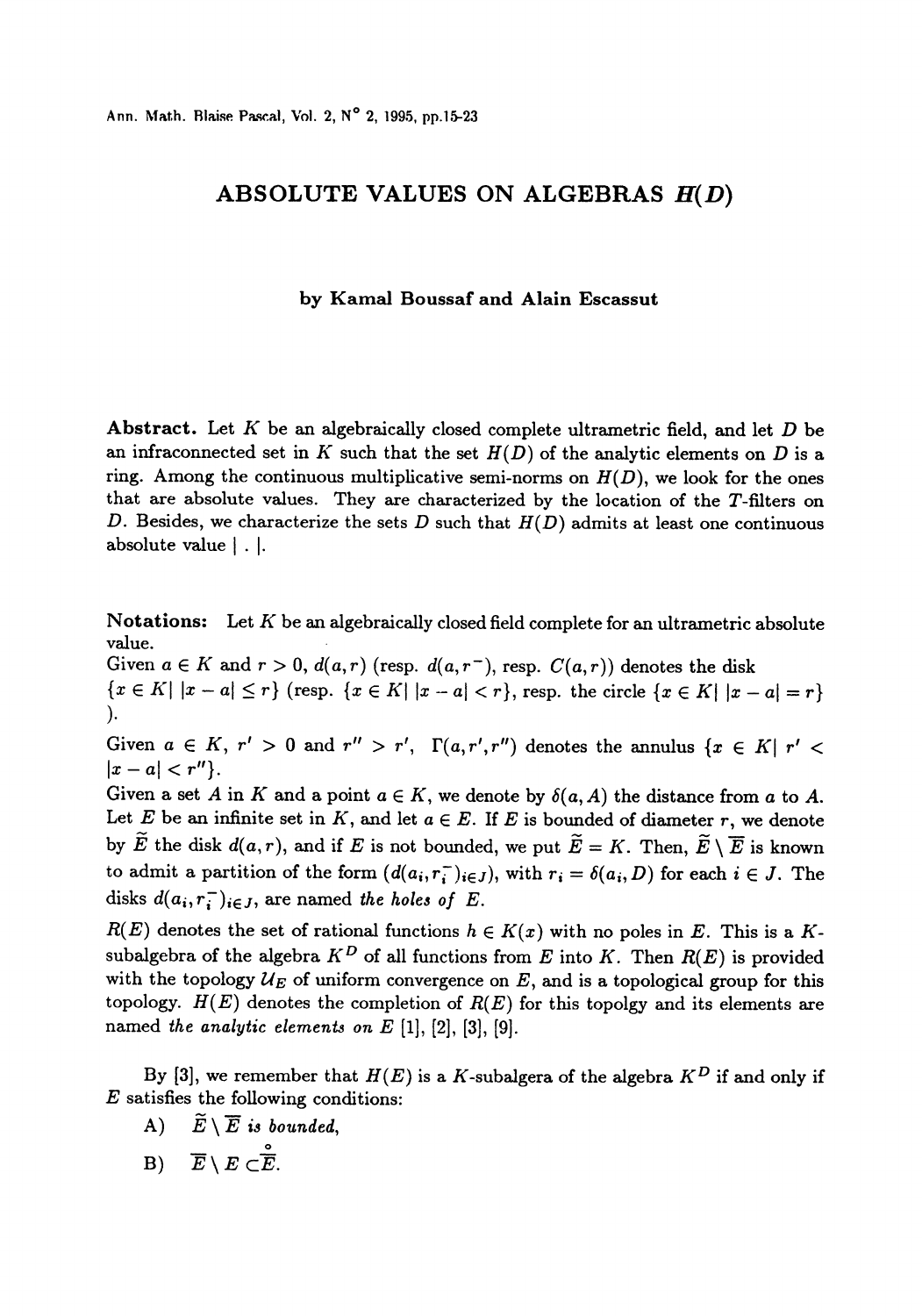Henceforth, D will denote an infraconnected set satisfying Conditions A) and B).

In [7], [4], the continuous multiplicative semi-norms of an algebra  $H(D)$  were characterized by means of the circular filters on D. So we have to recall the definitions of monotonous and circular filters.

Definitions and notations: The set of those multiplicative semi-norms that are continuous with respect to the topology of uniform convergence on  $D$  is denoted by Mult( $H(D), U_D$ ). Given a continuous multiplicative semi-norm  $\psi \in Mult(H(D), U_D)$  we denote by  $Ker\psi$  the closed prime ideal of the  $f \in H(D)$  such that  $\psi(f) = 0$ .

 $\psi$  will be said to be punctual if  $Ker\psi$  is a maximal ideal of codimension 1 of  $H(D)$ . We know that there exists a bijection  $M$  from  $D$  onto the set of maximal ideals of codimension 1 of  $H(D)$ , defined as  $M(a) = \{f \in H(D)|f(a) = 0\}$  (indeed, this was shown in  $[3]$ , Proposition II.6, when D is closed and bounded, and it is easily extended to all sets D satisfying Conditions A) and B)). As a consequence, there exists a bijection  $S$ from D onto the set of punctual continuous multiplicative semi-norms of  $H(D)$  defined as  $S(a)(f) = |f(a)|$ , whenever  $f \in H(D)$ .

In order to recall the characterization of the continuous multiplicative semi-norms of  $H(D)$ , we first have to recall the definition of monotonous and circular filters. Given a filter F on D, we will denote by  $\mathcal{I}(F)$  the ideal of the  $f \in H(D)$  such that  $\lim_{\mathcal{F}} f(x) = 0.$ 

Let  $a \in \tilde{D}$  and  $S \in \mathbb{R}_+^*$  be such that  $\Gamma(a, r, S) \cap D \neq \emptyset$  whenever  $r \in ]0, S[$  (resp.  $\Gamma(a, S, r) \cap D \neq \emptyset$  whenever  $r > S$ ). We call an increasing (resp. a decreasing) filter of center a and diameter S, on D the filter  $F$  on D that admits for base the family of sets  $\Gamma(a, r, S) \cap D$  (resp.  $\Gamma(a, S, r) \cap D$ ). For every sequence  $(r_n)_{n \in \mathbb{N}}$  such that  $r_n < r_{n+1}$ (resp.  $r_n > r_{n+1}$ ) and  $\lim_{n \to \infty} r_n = S$ , it is seen that the sequence  $\Gamma(a, r_n, S) \cap D$  (resp.  $\Gamma(a, S, r_n) \cap D$ ) is a base of  $\mathcal F$  and such a base is called a canonical base.

We call a decreasing filter with no center of canonical base  $(D_n)_{n\in\mathbb{N}}$  and diameter  $S > 0$ , on D a filter F on D that admits for base a sequence  $(D_n)_{n \in \mathbb{N}}$  of the form  $D_n = d(a_n, r_n) \cap D$  with  $D_{n+1} \subset D_n$ ,  $r_{n+1} < r_n$ ,  $\lim_{n \to \infty} r_n = S$ , and  $\bigcap_{n \in \mathbb{N}} d(a_n, r_n) = 0$ 

Given an increasing (resp. a decreasing) filter  $\mathcal F$  on D of center a and diameter r, we will denote by  $\mathcal{P}(\mathcal{F})$  the set  $\{x \in D | |x-a| \geq r\}$  (resp. the set  $\{x \in D | |x-a| \leq r\}$ and by  $\mathcal{C}(\mathcal{F})$  the set  $\{x \in D | |x-a| < r\}$  (resp. the set  $\{x \in D | |x-a| > r\}$ . Besides  $\mathcal{C}(\mathcal{F})$  will be named the body of  $\mathcal F$  and  $\mathcal{P}(\mathcal{F})$  will be named the beach of  $\mathcal F$ .

We call a monotonous filter on  $D$  a filter which is either an increasing filter or a decreasing filter (with or without a center).

Given a monotonous filter  $\mathcal F$  we will denote by  $diam(\mathcal F)$  its diameter.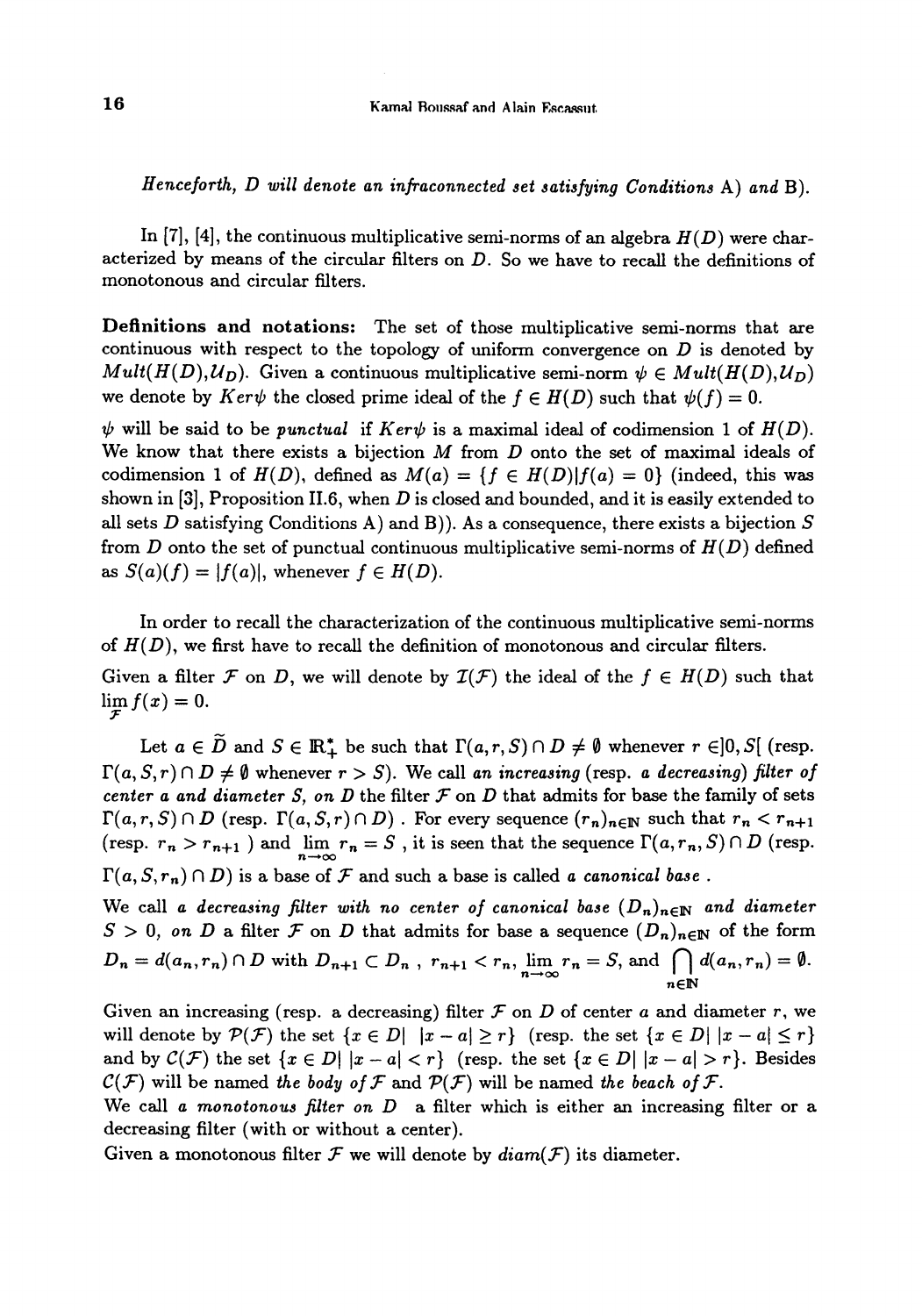The field K is said to be *spherically complete* if every decreasing filter on K has a center in K. (The field  $\mathbb{C}_p$  for example is not spherically complete). However, every algebraically closed complete ultrametric field admits a spherically complete algebraically closed extension [10], [11].

Two monotonous filters F and G are said to be complementary if  $P(F) \cup P(G) = D$ .

Let  $\mathcal F$  be an increasing (resp. a decreasing) filter of center a and diameter S on D.  $\mathcal F$  is said to be pierced if for every  $r \in ]0, S[$ , (resp.  $r < S)$ ,  $\Gamma(a, r, S)$  (resp.  $\Gamma(a, S, r)$ ) contains some hole  $T_m$  of D. A decreasing filter with no center  $\mathcal{F}$ , and canonical base  $(D_n)_{n\in\mathbb{N}}$ , on D is said to be pierced if for every  $m\in\mathbb{N}$ ,  $\widetilde{D}_m\setminus\widetilde{D}_{m+1}$  contains some hole  $T_m$  of  $D$ .

Let  $a \in \tilde{D}$ , let  $\rho = \delta(a, D)$  be such that  $\rho \leq S \leq diam(D)$ . We call circular filter of center a and diameter  $S$  on  $D$  the filter  $\mathcal F$  which admits as a generating system the family of sets  $\Gamma(\alpha, r', r'') \cap D$  with  $\alpha \in d(a, S), r' < S < r''$ , i.e. F is the filter which admits for base the family of sets of the form  $D \cap (\bigcap^q \Gamma(\alpha_i, r'_i, r''_i))$  with  $\alpha_i \in$ 

 $d(a, S), r'_i < S < r''_i \ (1 \leq i \leq q, q \in \mathbb{N}).$ 

A decreasing filter with no center, of canonical base  $(D_n)_{n\in\mathbb{N}}$  is also called *circular* filter on D with no center, of canonical base  $(D_n)_{n\in\mathbb{N}}$ .

 $i=1$ 

Finally the filter of the neighbourhoods of a point  $a \in D$  will be called *circular filter* of the neighbourhoods of a on D. It will be also named circular filter of center a and diameter 0.

A circular filter on D will be said to be large if it has diameter different from 0.

Given a circular filter  $\mathcal{F}$ , its diameter will be denoted by  $diam(\mathcal{F})$ .

The set of the circular filters on D will be denoted by  $\Phi(D)$ .

Now let  $\mathcal F$  be a circular filter on D. By [7], [4], we have the following characterization of continuous multiplicative semi-norms of  $H(D)$ .

**Theorem 0:** Let F be a circular filter on D. For every  $f \in H(D)$ ,  $|f(x)|$  admits a limit along F, and this limit, denoted by  $\varphi_{\mathcal{F}}(f)$ , defines a continuous multiplicative semi-norm  $\varphi_{\mathcal{F}}$  on  $H(D)$ . Further, the mapping  $\Theta$  from  $\Phi(D)$  into  $Mult(H(D),U_D)$ defined as  $\Theta(\mathcal{F}) = \varphi_{\mathcal{F}}$  is a bijection.

Notations: For convenience, when  $\mathcal F$  is the circular filter of center a and diameter r, we also denote by  $\varphi_{a,r}$  the multiplicative semi-norm  $\varphi_{\mathcal{F}}$ .

Here, assuming  $H(D)$  to be a K-algebra, we study what continuous multiplicative semi-norms of  $H(D)$  are norms, i.e. are absolute values on  $H(D)$ . Of course, this requires  $H(D)$  to have no divisors of zero. But then, as a trenscendental extension of the field K, the field of quotients L of  $H(D)$  does admit absolute values extending the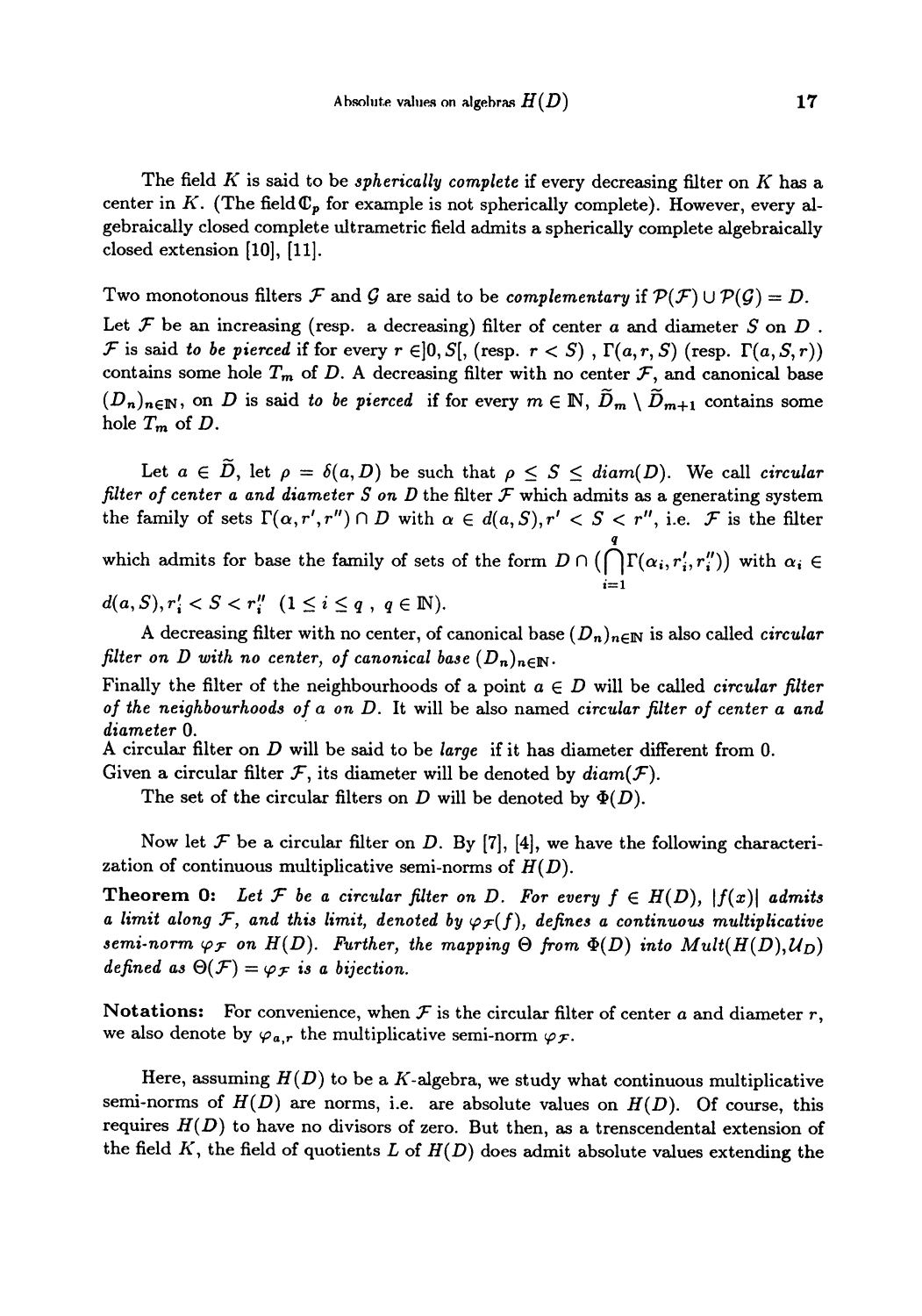one of K. Hence so does  $H(D)$ . The problem, here, is whether such absolute values are continuous with respect to the topology of  $H(D)$ , i.e. are defined by circular filters on D. So, we will give the condition a circular filter has to satisfy in order that its continuous multiplicative semi-norm be an absolute value, and next, we will characterize the sets  $D$  such that at least one of the continuous multiplicative semi-norms is an absolute value.

All this study involves T-filters, and now we have to introduce them.

**Definition:** Let  $\mathcal F$  be an increasing (resp. a decreasing) filter on D, of center a and diameter s. An element  $f \in \mathcal{I}(\mathcal{F})$  is said to be strictly vanishing along F if there exists  $t < s$  (resp.  $t > s$ ) such that  $\varphi_{a,r}(f) > 0$  for all  $r \in [t, s[$ , (resp.  $|s, t|)$ .

Let  $F$  be a decreasing filter on D, with no center, of diameter r, of canonical base  $(D_n)_{n\in\mathbb{N}}$ , with  $D_n = d(a_n, r_n) \cap D$ . Then an element  $f \in \mathcal{I}(F)$  is said to be strictly vanishing along F if there exists  $t > s$  such that  $\varphi_{a_n,r}(f) > 0$  for all  $r \in [r_n, t]$ , for every  $n \in \mathbb{N}$ .

Let F be a filter on D, and let  $A \subset D$ . F will be said to be secant with A if for every  $F \in \mathcal{F}$ ,  $A \cap F$  is not empty.

T-filters are certain pierced monotonous filters satisfying particular properties linked to the holes of  $D$ , and were defined in  $[1]$ ,  $[2]$ ,  $[5]$ . Here we will only use the following characterization:

A monotonous filter  $\mathcal F$  is a  $T$ -filter if and only if there exists  $f\in H(D)$  strictly vanishing along  $F$ .

From [2], [5], [6]. we can easily deduce the following thechnical propositions that will be indispensable.

Proposition P: Let  $b \in D$ ,  $l > 0$  and let  $f \in H(D)$  satisfy  $f(b) \neq 0$  and  $\varphi_{b,l} = 0$ . There exists an increasing T-filter  $\mathcal F$  of center b and diameter  $t \in ]0,l[$  such that f is strictly vanishing along F and satisfies  $\varphi_{b,s}(f) > 0$  for every  $s \in ]0,t[$ .

Let  $a \in D$  and let  $r, s \in \mathbb{R}$  satisfy  $\delta(a, D) \le r \le diam(D)$ . If f satisfies  $f(x) = 0$ whenever  $x \in d(a,r) \cap D$ , then f is strictly vanishing along a T-filter F such that  $d(a,r) \cap D \subset \mathcal{P}(\mathcal{F})$  and  $b \in \mathcal{C}(\mathcal{F})$ .

Now, we can characterize absolute values among continuous multiplicative seminorms.

**Theorem 1:** Let F be a large circular filter on D. Then  $\varphi$  is not an absolute value if and only if it satisfies one of the following conditions:

- a) There exists a T-filter G on D such that F is secant with  $P(G)$ ,
- b)  $\mathcal F$  is a T-filter.

**Proof:** First, suppose that there exists a T-filter G satisfying a). By Lemma I.6 A of [5], there exists  $f \in H(D)$ , strictly vanishing along  $\mathcal G$ , equal to 0 in all of  $\mathcal P(\mathcal G)$ . Hence we have  $\varphi_{\mathcal{F}}(f) = 0$  and then  $\varphi_{\mathcal{F}}$  is not a norm. Now if  $\mathcal F$  is a T-filter, then there exists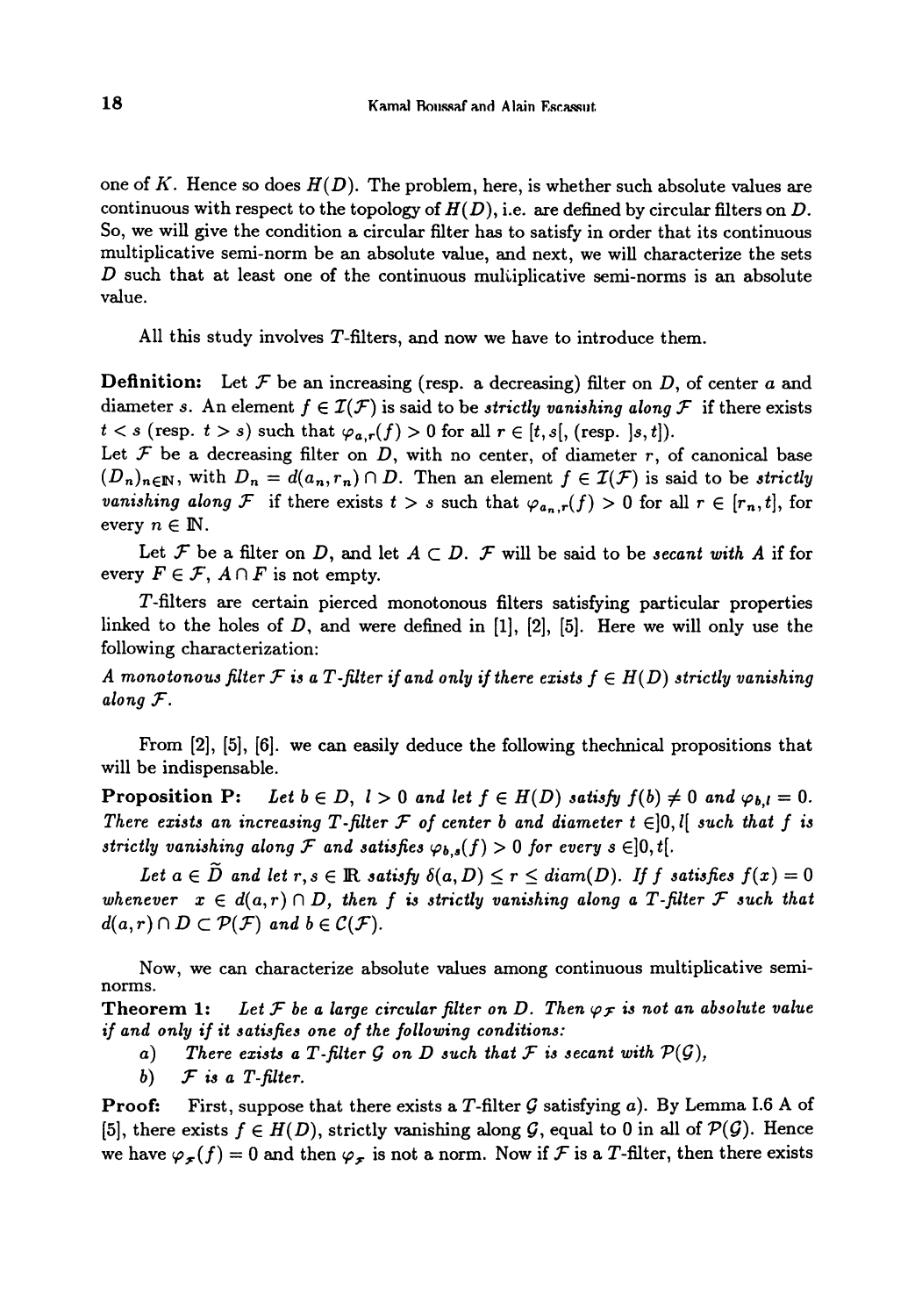$f \in H(D)$  strictly vanishing along  $\mathcal F$  and therefore we have  $\lim_{x \to \infty} f(x) = 0$ , hence  $\varphi_{\mathcal F}$  is not a norm.

Now we suppose that there exists no T-filter G satisfying a) and that  $\mathcal F$  is not a Tfilter, and we suppose that  $\varphi_{\mathcal{F}}$  is not a norm. Let  $f \in H(D) \setminus \{0\}$  satisfying  $\varphi_{\mathcal{F}}(f) = 0$ . Let  $S = diam(\mathcal{F})$ . Let  $b \in D$  be such that  $f(b) \neq 0$ .

We first assume that  $\mathcal F$  has a center a.

On the first hand, we suppose that  $b \in d(a, S)$ . Since  $\varphi_{a,r}(f) \neq 0$ , when r approaches 0 there does exist  $s \in ]0, S[$  such that  $\varphi_{b,s}(f) = 0$  and  $\varphi_{b,r}(f) \neq 0$  whenever  $r \in ]0, s[$ . Hence f is strictly vanishing along the increasing filter  $\mathcal G$  of center b and diameter s, and therefore  $\mathcal F$  is secant with  $\mathcal P(\mathcal G)$ .

On the second hand, we suppose that  $|a - b| > S$ . Let  $t = |a - b|$ . If  $\varphi_{b,t}(f) = 0$ , there exists  $s \in ]0, t]$  such that  $\varphi_{b,s}(f) = 0$  and  $\varphi_{b,r}(f) \neq 0$  whenever  $r \in ]0, s[$ , hence f is strictly vanishing along an increasing T-filter  $\mathcal G$  of center b and diameter s and therefore F is secant with  $\mathcal{P}(\mathcal{G})$ . Now we may assume  $\varphi_{b,t}(f) \neq 0$ . But  $\varphi_{b,t}(f) = \varphi_{a,t}(f)$  and therefore there exists  $s \in [S, t]$  such that  $\varphi_{a,s}(f) = 0$  and  $\varphi_{a,r}(f) \neq 0$  whenever  $r \in ]s, t]$ . Hence f is strictly vanishing along a decreasing T-filter  $\mathcal G$  of center a and diameter s, and  $\mathcal F$  is secant with  $\mathcal P(\mathcal G)$ .

Now, assume that F is a decreasing filter with no center. Let  $(D_n)_{n\in\mathbb{N}}$  be a canonical base of F, and for each  $n \in \mathbb{N}$ , let  $D_n = d(a_n, r_n) \cap D$  and let  $u_n = \varphi_{a_n, r_n}(f)$ . If there exists  $q \in \mathbb{N}$  such that  $u_q = 0$ , by Proposition P, D admits a T-filter G such that  $D_q$  is included in  $P(G)$ , and therefore, F is obviously secant with  $P(G)$ . Hence we can assume that  $u_n > 0$  for every  $n \in \mathbb{N}$ . Now, suppose that there exist  $q \in \mathbb{N}$  and  $r \in [r_{q+1}, r_q]$  such that  $\varphi_{a_{q+1},r}(f) = 0$ . As we just saw, there exists a T-filter G on D such that the circular filter  $\mathcal{F}_q$  is secant with  $\mathcal{P}(\mathcal{G})$ , and therefore so is  $\mathcal{F}$ .

Thus, without loss of generality, we can assume that  $\varphi_{a_{q+1},r}(f) > 0$  for every  $r \in$  $[r_{q+1}, r_q]$ , for every  $q \in \mathbb{N}$ . Hence f is just strictly vanishing along the decreasing filter  $\mathcal F$  and therefore  $\mathcal F$  is a T-filter. This ends the proof of Theorem 1.

Corollary a: All the not punctual continuous multiplicative semi-norms of  $H(D)$  are absolute values if and only if D has no T-filter.

**Definitions and notations:** Let  $incT(D)$  (resp.  $decT(D)$ ) be the set of increasisng (resp. decreasing) T-filters on D. We will denote by  $\preceq$  the relation defined on  $incT(D)$ (resp.  $decT(D)$ ) by  $\mathcal{F}_1 \preceq \mathcal{F}_2$  if  $\mathcal{C}(\mathcal{F}_2) \subset \mathcal{C}(\mathcal{F}_1)$ . This relation is obviously seen to be an order relation on  $incT(D)$  (resp.  $decT(D)$ ).

An increasing (resp. a decreasing) T-filter  $\mathcal F$  will be said to be maximal if it is maximal in  $incT(D)$  (resp. in  $decT(D)$ ) with respect to this relation.

We will denote by  $\prec$  the strict order associated to  $\preceq$  by  $\mathcal{F}_1 \prec \mathcal{F}_2$  if  $\mathcal{F}_1 \preceq \mathcal{F}_2$  and  $\mathcal{F}_1 \neq \mathcal{F}_2$ .

We will call an ascending chain of increasing (resp. decreasing)  $T$ -filters a sequence of increasing (resp. decreasing ) T-filters  $(\mathcal{F}_n)_{n \in \mathbb{N}}$  such that  $\mathcal{F}_n \prec \mathcal{F}_{n+1}$  whenever  $n \in \mathbb{N}$ .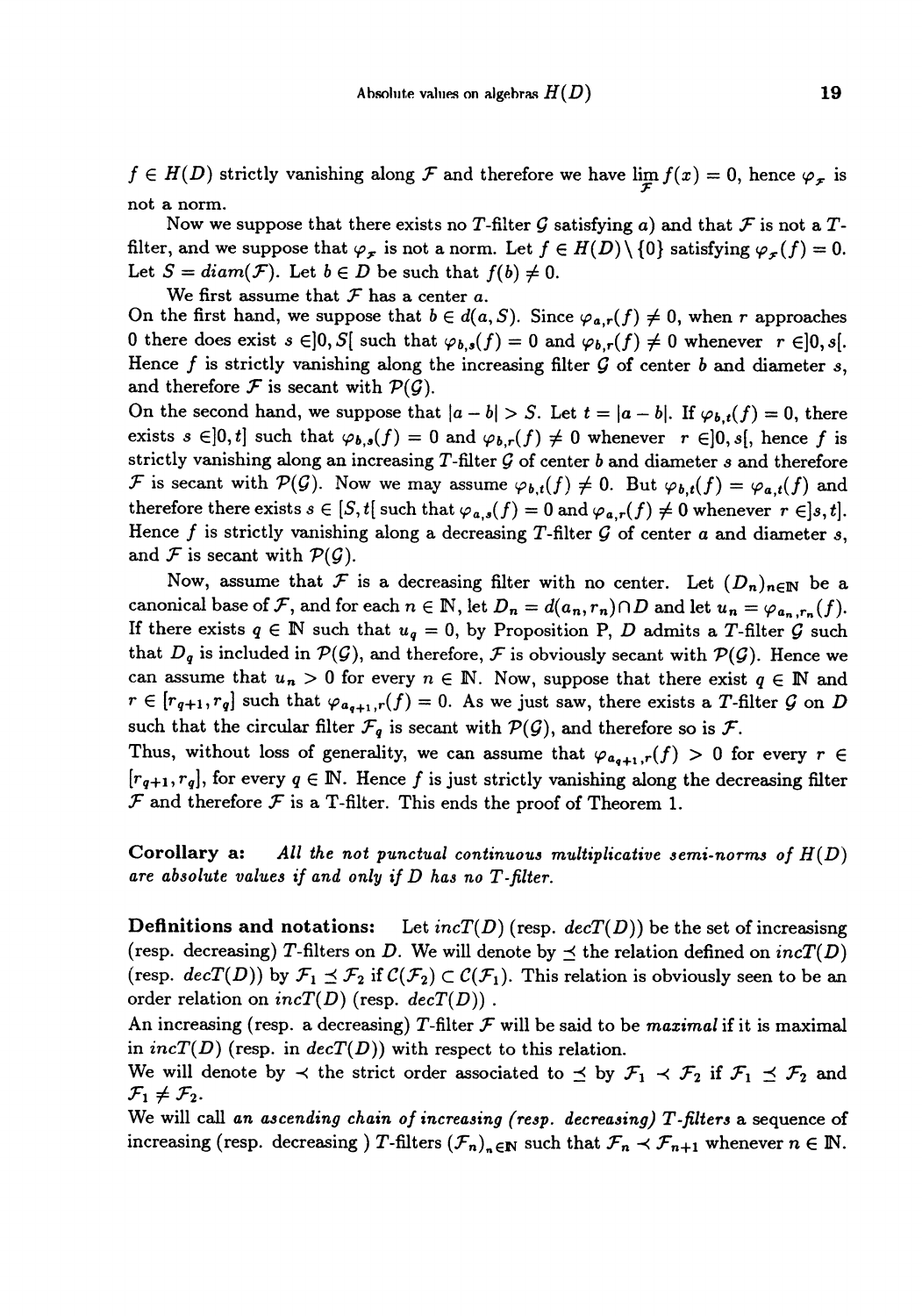Let  $(\mathcal{F}_n)_{n\in\mathbb{N}}$  be an ascending chain of increasing T-filters. For each  $n \in \mathbb{N}$  let  $r_n = diam(\mathcal{F}_n)$ . Since the sequence  $(r_n)_{n\in\mathbb{N}}$  is decreasing, we put  $r = \lim_{n\to\infty} r_n$ , and then r will be named the diameter of the chain.

We put  $A := \bigcap_{n \in \mathbb{N}} C(\mathcal{F}_n)$  and for each  $n \in \mathbb{N}, D_n := C(\mathcal{F}_n) \setminus A$ . The sequence  $(D_n)_{n \in \mathbb{N}}$ 

is then a base of a filter  $F$  on  $D$  of diameter r.

If  $r = 0$ , since D Condition Condition B), A is a point a of D, hence F is the filter of the neighbourhoods of a in D.

If  $r > 0$  F is a decreasing filter on D of diameter r.

In both cases F will be called the returning filter of the ascending chain  $(\mathcal{F}_n)_{n\in\mathbb{N}}$ .

Now let  $(\mathcal{F}_n)_{n\in\mathbb{N}}$  be an ascending chain of decreasing T-filters and let  $a \in \mathcal{P}(\mathcal{F}_n)$ for some  $n \in \mathbb{N}$ . The sequence  $(r_n)_{n \in \mathbb{N}}$  is an increasing sequence of limit  $r \in ]0, +\infty]$ , and r will be named the diameter of the chain. Since D belongs to  $A$ , by Condition A) we notice that  $r < +\infty$ , and then we will call the returning filter of the ascending chain  $(\mathcal{F}_n)_{n\in\mathbb{N}}$  the increasing filter F of center a and diameter r (it is seen that F does not depend on the point  $a \in \mathcal{P}(\mathcal{F}_n)$ , whenever  $n \in \mathbb{N}$ ).

**Lemma 1:** Let  $H(D)$  have no divisors of zero. Then  $incT(D)$  is totally ordered with respect to the order  $\preceq$ .

**Proof:** Suppose that  $\mathcal{F}, \mathcal{G}$  are increasing T-filters on D that are not comparable. We put  $A = C(F)$  and  $B = C(G)$ . Then A, B are two disks of D which satisfy neither  $A \subset B$ , nor  $B \subset A$ . Hence we have  $A \cap B = \emptyset$ . As a consequence,  $\mathcal{P}(\mathcal{F}) \cup \mathcal{P}(\mathcal{G})$  is equal to D and then by  $[6]$   $H(D)$  has divisors of zero. Hence this contradicts the hypothesis and ends the proof.

Corollary b: Let  $H(D)$  have no divisors of zero, and let  $\mathcal F$  (resp.  $\mathcal G$ ) be an increasing T-filter on D, of diameter r (resp. s). If  $r > s$  then  $\mathcal{F} \prec \mathcal{G}$ . If  $r = s$ , then  $\mathcal{F} = \mathcal{G}$ .

We are now able to characterize the sets D such that  $H(D)$  admits continuous absolute values. Let us recall the following theorem of [6]:

The algebra  $H(D)$  has no divisors of zero if and only if  $D$  does not admit two  $complementary T-filters.$ 

We will use comparison between filters. Here, a filter  $\mathcal F$  will be said thinner than a filter  $G$  every element of  $G$  belongs to  $\mathcal{F}$ .

Theorem 2: Let  $H(D)$  have no divisors of zero. Then  $Mult(H(D),U_D)$  contains no norm if and only if D admits an ascending chain of T-filters  $(\mathcal{F}_n)_{n\in\mathbb{N}}$  whose returning filter is either a T-filter or a Cauchy filter.

**Proof :** On the first hand, we suppose that  $D$  admits an ascending chain of T-filters  $(\mathcal{F}_n)_{n\in\mathbb{N}}$  whose returning filter F is either a T-filter or a Cauchy filter and we will prove that  $Mult(H(D),U_D)$  contains no norm. We denote by r the diameter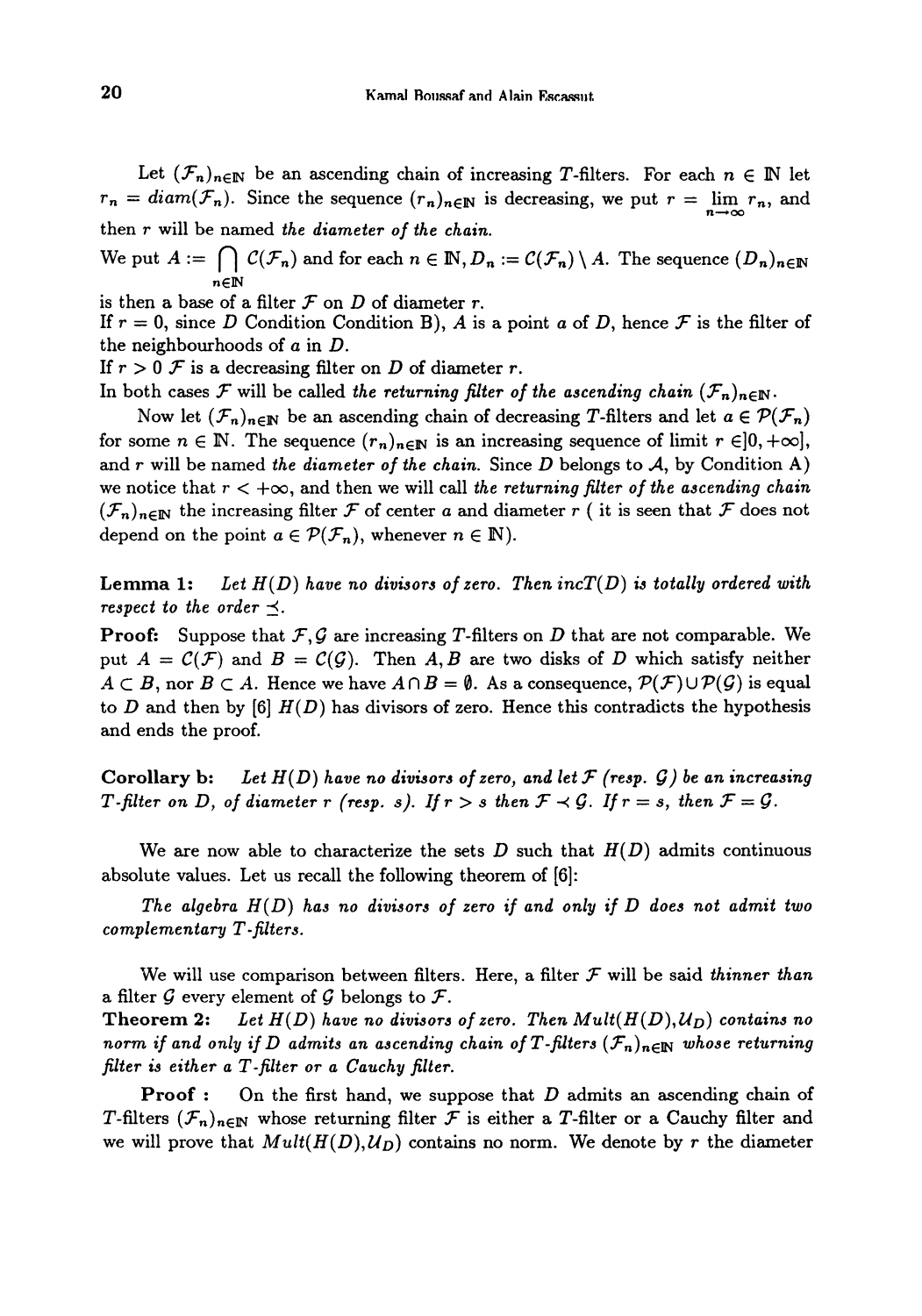of this ascending chain  $(\mathcal{F}_n)_{n\in\mathbb{N}}$ . Let G be a circular filter on D, of diameter  $s > 0$ . By Theorem 1, we only have to show that either  $G$  is a T-filter, or  $G$  is secant with the beach of a T-filter.

First we suppose  $\mathcal F$  is a Cauchy filter. Then the  $\mathcal F_n$  are increasing T-filters. Let  $q \in \mathbb{N}$  be such that  $r_q < s$ . Then G is clearly secant with  $\mathcal{P}(\mathcal{F}_q)$ .

Now we suppose that  $\mathcal F$  is a T-filter. Then we just have to consider the case when G is secant with  $\mathcal{C}(\mathcal{F})$  and is not equal to  $\mathcal{F}$ .

First we suppose F increasing, of center b and diameter r. Hence we have  $\mathcal{C}(\mathcal{F}) =$  $d(b, r^-) \cap D$ . Then G has a diameter  $s \in ]0, r[$ , and then it admits elements E of diameter  $t \in ]s, r[,$  included in  $d(b, r^-) \cap D$ . Since  $E \cap C(\mathcal{F}) \neq \emptyset$ , given a point  $a \in E \cap C(\mathcal{F})$  we have  $E \subset d(a, t)$ . Let  $q \in \mathbb{N}$  be such that  $r_q > \max(t, |a - b|)$ . Then E is included in  $d(b, r_q)$  and therefore is included in  $\mathcal{P}(\mathcal{F}_q)$ . Hence G is secant with  $\mathcal{P}(\mathcal{F}_q)$ .

Finally we suppose  $\mathcal F$  decreasing, of diameter r. Since  $\mathcal G$  is secant with  $\mathcal C(\mathcal F)$ , and is not less thin than F, we have  $r < s$ , and there exists  $t \subset ]r, s[$  and  $a \in D$  such that G is secant with  $(K \setminus d(a, t)) \cap D$  while F is secant with  $d(a, t^{-}) \cap D$ . Let  $q \in \mathbb{N}$  be such that  $r_q < t$  and let  $a_q$  be a center of  $\mathcal{F}_q$ . Then  $a_q$  belongs to  $d(a, t)$  and we have  $\mathcal{P}(\mathcal{F}_q) = (K \setminus d(a, r_q^-)) \cap D$ . Hence G is secant with  $\mathcal{P}(\mathcal{F}_q)$  and this finishes showing that  $Mult(H(D), U_D)$  contains no norm.

On the second hand, reciprocally, we suppose that  $Mult(H(D), U_D)$  contains no norm and we will show that D admits an ascending chain of T-filters  $(\mathcal{F}_n)_{n\in\mathbb{N}}$  whose returning filter is either a T-filter or a Cauchy filter.

We denote by  $\mathcal{R}'$  the set of the diameters of the  $\mathcal{F} \in incT(D)$ , by  $\mathcal{R}''$  the set of the diameters of the  $\mathcal{F} \in decT(D)$ , and we put  $\mathcal{R} = \mathcal{R}' \cup \mathcal{R}''$ . Since  $H(D)$  has no norm, by Theorem 1  $R$  is not empty. Since D belongs to A, by Condition A)  $R$  is obviously bounded. We put  $t = \sup(R)$ . Let  $a \in D$ . We will show that  $incT(D) \neq \emptyset$ . Indeed, suppose  $incT(D) = \emptyset$ . First let D be bounded, of diameter S. Any decreasing filter on D has a diameter  $r < S$ , and therefore the circular filter G of center a and diameter S is secant with  $D$ , but (of course) is not a T-filter on  $D$ , and is not secant with the beach of any decreasing T-filter on D. As a consequence, by Theorem 1  $\varphi_{\mathcal{G}}$ is a norm. Thus we see that  $D$  is not bounded. Then, any circular filter  $G$  of center a and diameter  $r > t$  is not a T-filter and is not secant with the beach of any T-filter. Finally this shows that  $\varphi_{\mathcal{G}}$  is a norm again. Thus we see that  $incT(D)$  is not empty, and neither is  $R'$ .

Now, we put  $s = \inf(\mathcal{R}')$ . First we suppose  $s \in \mathcal{R}'$ . Let  $\mathcal{T} \in incT(D)$  satisfy  $diam(T) = s$ , and let  $b \in C(T)$ . Then for every  $r \in ]0, s[$ , the circular filter of center b and diameter  $r$  is not a decreasing T-filter, and therefore is secant with the beach of a decreasing T-filter. Hence there exists a decreasing T-filter  $\mathcal F$  of center b and diameter  $\ell \geq s$ . But since  $H(D)$  has no divisors of zero,  $\mathcal F$  is not complementary with T, hence we have  $s \leq \ell$ , i.e.  $s \leq \ell < r$ . So, we clearly deduce the existence of a sequence of decreasing T-filters  $(\mathcal{F}_n)_{n\in\mathbb{N}}$ , such that each one admits b as a center and has a diameter  $r_n$  satisfying  $r_n < r_{n+1} < s$ ,  $\lim_{n \to \infty} r_n = s$ . Therefore the sequence  $(\mathcal{F}_n)_{n \in \mathbb{N}}$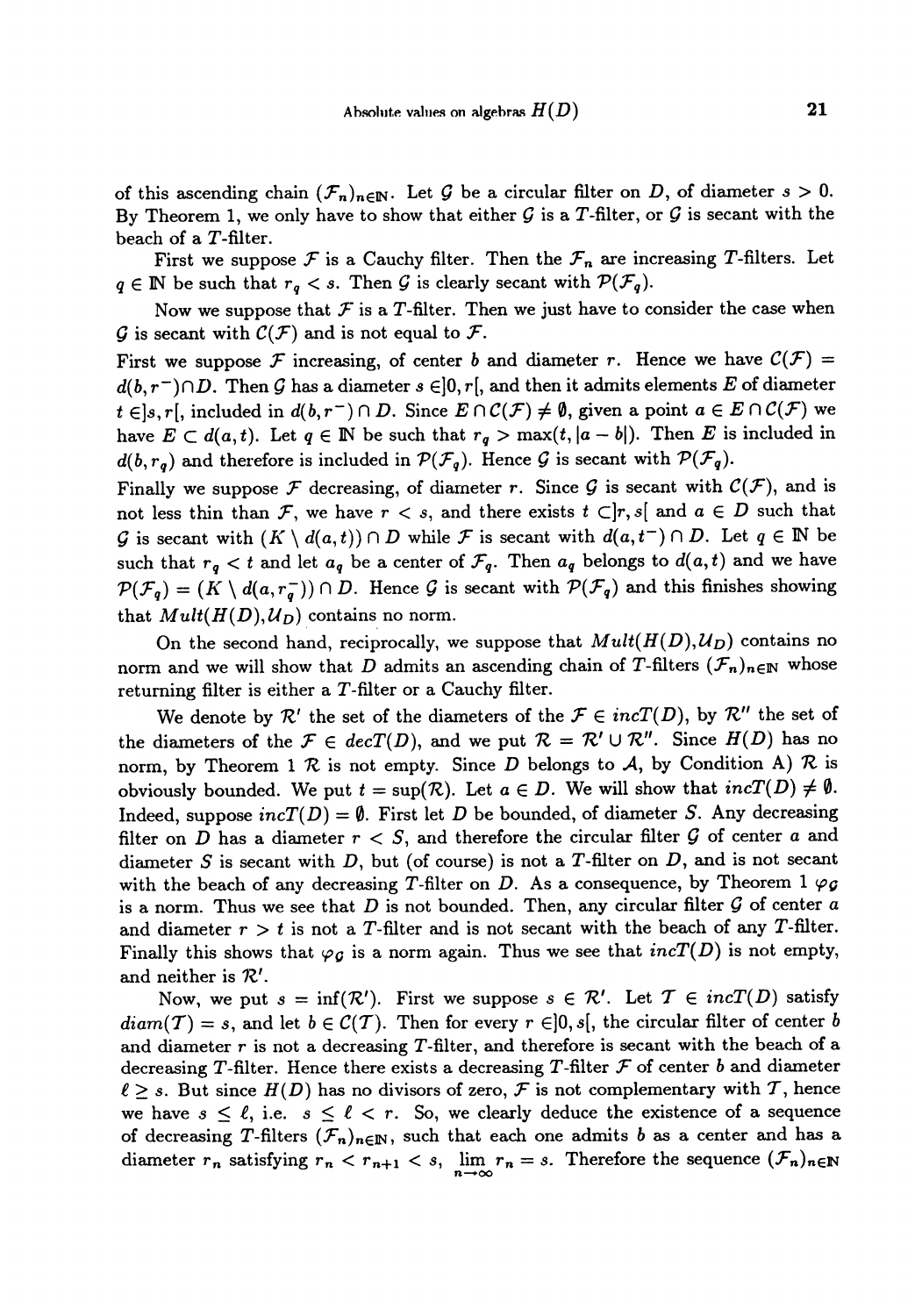is an ascending chain of decreasing T-filters such that  $\bigcap_{n=1}^{\infty} P(F_n) = C(T)$ , hence the  $n \in \mathbb{N}$ 

returning filter of the ascending chain  $(\mathcal{F}_n)_{n\in\mathbb{N}}$  is a T-filter.

Now, we suppose  $s \notin \mathcal{R}'$ . Let  $(T_n)_{n \in \mathbb{N}}$  be a sequence in  $incT(D)$  such that  $\lim_{n\to\infty} diam(T_n) = s$ , with  $diam(T_{n+1}) < diam(T_n)$  for all  $n \in \mathbb{N}$ . For every  $n \in \mathbb{N}$ . we put  $A_n = \mathcal{C}(\overline{T}_n)$ , and  $r_n = diam(A_n)$ . By Lemma 1 the sequence  $\mathcal{C}(\overline{T}_n)_{n \in \mathbb{N}}$  is strictly decreasing, and so is the sequence  $(A_n)_{n\in\mathbb{N}}$ . Besides, the sequence  $(\mathcal{T}_n)_{n\in\mathbb{N}}$  is an ascending chain of increasing T-filters. Obviously each  $A_n$  contains a hole  $T_n$  of D.

If  $s = 0$ , then we have  $\delta(b, T_n) \leq r_n$ , and therefore b does not belong to  $\overline{D}$ , but then, by Condition A) b must belong to  $\overline{D}$ . Thus, the sequence  $({\mathcal{T}}_n)_{n\in\mathbb{N}}$  is an ascending chain of increasing T-filters that converges to b, and therefore the returning filter of the ascending chain  $(T_n)_{n\in\mathbb{N}}$  is a Cauchy filter.

Finally, it only remains to consider the case when  $s > 0$ , with  $s \notin \mathcal{R}'$ . Let  $\mathcal F$  be the returning filter of the sequence  $(T_n)_{n\in\mathbb{N}}$ . If F were a T-filter, or were secant with the beach of an increasing T-filter, this increasing T-filter would have a diameter inferior or equal to s. Hence  $\mathcal F$  either is a decreasing T-filter or is secant with the beach of a decreasing T-filter. Of course, if  $\mathcal F$  is a T-filter, it is just the returning filter of the chain  $({\mathcal T}_n)_{n\in\mathbb{N}}$ . Finally if F is secant with the beach of a decreasing T-filter G, then we have  $diam(G) \leq s$  because if  $diam(G)$  were strictly superior to s, then G would be complementary to  $T_n$  when n is big enough, and therefore  $H(D)$  would have divisors of zero. Hence we have  $diam(\mathcal{G}) = s$ , and therefore  $\mathcal G$  is just the returning filter of the sequence  $(\mathcal{T}_n)_{n\in\mathbb{N}}$ . This finishes proving that D admits an ascending chain of T-filters  $(\mathcal{F}_n)_{n\in\mathbb{N}}$  whose returning filter is either a T-filter or a Cauchy filter, and this ends the proof of Theorem 2.

### REFERENCES

- [1] ESCASSUT, A. Algèbres d'éléments analytiques au sens de Krasner dans un corps valué non archimédien complet algébriquement clos, C.R.A.S.Paris, A 270 , p.758-761 (1970).
- [2] ESCASSUT, A. Algèbres d'éléments analytiques au sens de Krasner dans un corps valué non archimédien complet algébriquement clos, Thèse de Doctorat de spécialité, Faculté des Sciences de Bordeaux, 1970.
- [3] ESCASSUT, A. Algèbres d'éléments analytiques en analyse non archimédienne, Indag. math.,t.36, p. 339-351 (1974).
- [4] ESCASSUT, A. Elements analytiques et filtres percés sur un ensemble infraconnexe , Ann. Mat. Pura Appl. t.110 p. 335-352 (1976).
- [5] ESCASSUT, A. T-filtres, ensembles analytiques et transformation de Fourier